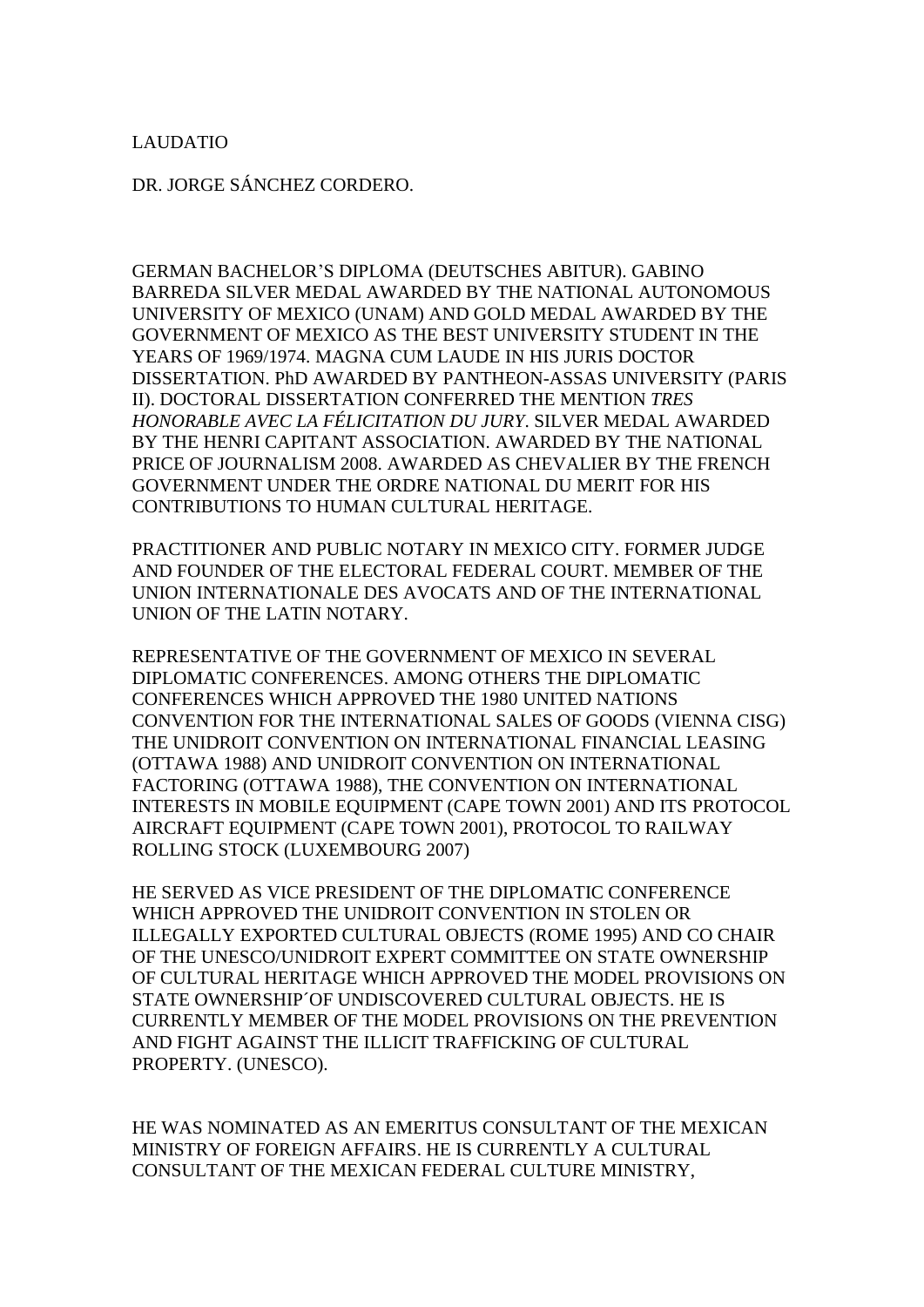CHAIR OF THE MEXICAN BRANCH OF THE HENRI CAPITANT ASSOCIATION. MEMBER OF THE AMERICAN LAW INSTITUTE AND FELLOW OF THE EUROPEAN LAW INSTITUTE. MEMBER OF THE GOVERNING COUNCIL SINCE 1984, THREE TIMES VICE PRESIDENT OF THE GOVERNING COUNCIL AND CURRENT MEMBER OF THE PERMANENT COMMITTEE OF THE INTERNATIONAL INSTITUTE FOR THE UNIFICATION OF PRIVATE LAW (UNIDROIT). AND PRESIDENT OF ITS GENERAL ASSEMBLY (2020-2021).

MEMBER OF THE INTERNATIONAL COMMITTEE ON LEGAL, ADMINISTRATIVE AND FINANCIAL ISSUES (ICLAFI) OF THE INTERNATIONAL COMMITTEE OF MONUMENTS AND SITES (ICOMOS).

MEMBER OF THE COMMITTEE ON PARTICIPATION IN GLOBAL CULTURAL HERITAGE GOVERNANCE OF THE INTERNATIONAL LAW ASSOCIATION. MEMBER AND FORMER VICE PRESIDENT OF THE INTERNATIONAL ACADEMY OF COMPARATIVE LAW. SCIENTIFIC MEMBER OF THE SOCIÉTÉ INTERNATIONALE POUR LA RECHERCHE SUR LE DROIT DU PATRIMOINE CULTUREL ET LE DROIT DE L'ART (ISCHAL). MEMBER OF THE BOARD OF DIRECTORS OF THE INTERNATIONAL CULTURAL PROPERTY SOCIETY.

VICE PRESIDENT OF THE EXECUTIVE COMMITTEE OF THE INTERNATIONAL ASSOCIATION OF LEGAL SCIENCE UNESCO (IALS). HONORARY MEMBER OF THE ROYAL SPANISH ACADEMY OF LEGISLATION AND JURISPRUDENCE.

IN THE LATIN AMERICAN REGION, HE IS MEMBER OF THE AMERICAN ACADEMY OF INTERNATIONAL PRIVATE LAW. DIRECTOR OF THE MEXICAN CENTER OF UNIFORM LAW.

AUTHOR OF VARIOUS BOOKS. AMONG OTHERS, IT IS WORTHWHILE TO MENTION:

1. LES BIENS CULTURELS PRECOLOMBIENS. LEUR PROTECTION JURIDIQUE PUBLISHED IN PARIS AT THE LIBRAIRIE GÉNÉRALE DE DROIT ET DE JURISPRUDENCE ; [Pre-Colombian Cultura Objects: Their Legal Protection].

2.- PATRIMONIO CULTURAL, ENSAYOS DE CULTURA Y DERECHO; [Cultural Heritage, Cultural and Legal Essays]

3.- EL DERECHO Y LA CULTURA; [Law and Culture]

4.- ENTRE ESCILA Y CARIBDIS. INFORTUNIOS Y TRAGEDIAS CULTURALES; [Between Scylla and Charybdis: Misfortune and Cultural Tragedies]

5.- - RUPTURAS CULTURALES. LOS GRANDES DESAFÍOS; [Cultural Ruptures: The Greatest Challenges]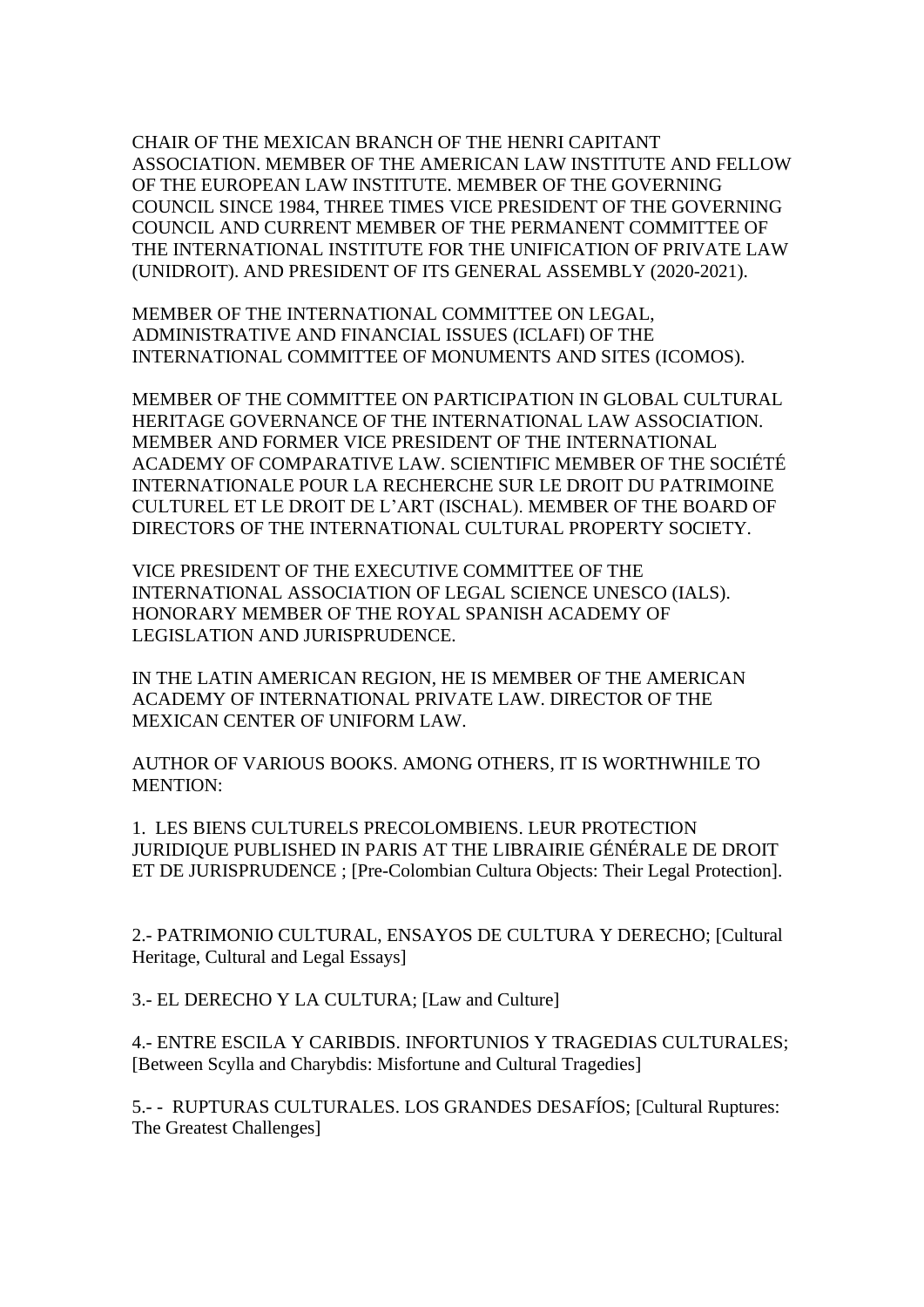6.- LAS DISFUNCIONES CULTURALES MEXICANAS [Mexican Cultural Disfunctions]

THE FIVE LAST PUBLISHED IN MEXICO. SOME OF THESE BOOKS HAVE BEEN TRANSALTED INTO DIFFERENT LANGUAGES, INCLUDING ENGLISH, FRENCH, RUSSIAN, MANDARIN CHINESE, JAPANESE AND ARABIC.

TRANSLATOR AND EDITOR OF THE BOOK LES GRANDS SYSTEMES DE DROIT CONTEMPORAIN, BY RENE DAVID AND CAMILLE JAUFFRET SPINOSI. [The Great Contemporary Legal Systems]

EDITOR AND AUTHOR OF THE BOOK "LA CONVENCIÓN DE LA UNESCO DE 1970. SUS NUEVOS DESAFÍOS." "THE 1970 UNESCO CONVENTION NEW CHALLENGES/LA CONVENTION DE L'UNESCO DE 1970. LES NOUVEAUX DEFIS"

AUTHOR OF SEVERAL ARTICLES AND ESSAYS PUBLISHED IN MEXICAN AND INTERNATIONAL REVIEWS. THESE INCLUDE:

1.- "THE EVOLVING LANDSCAPE OF MEXICAN CULTURAL HERITAGE";

2.- "THE PROTECTION OF CULTURAL HERITAGE: A MEXICAN PERSPECTIVE";

3.- "LA RECEPCION DE LA CULTURA JURIDICA, LA EXPERIENCIA MEXICANA"; [Reception of Legal Culture: The Mexican Experience]

4.- "EL PROCESO ACTUAL DE ARMONIZACION Y UNIFORMIDAD LEGISLATIVA" [The Current Process of Harmonization and Legislative Uniformity].

5.- "LOS INFORMES DOING BUSINESS DEL BANCO MUNDIAL. REFLEXIONES MEXICANAS" [Doing Business Report from the World Bank: Mexican Reflections]

6.- "VERS LA CREATION D´UN NOUVEL ORDRE CULTUREL INTERNACIONAL" [Towards the Creating of a New Cultural Order]

7.- "LA CONSTRUCCION DE UN NUEVO ORDEN CULTURAL INTERNACIONAL" [The Construction of a New International Cultural Order]

8.- "THE RECEPTION OF LEGAL SYSTEMS IN THE AMERICAS: DIVERSITIES AND CONVERGENCES";

9.- "LA TRAVESÍA DEL PATRIMONIO CULTURAL NACIONAL"; [The Crossing of National Cultural Heritage]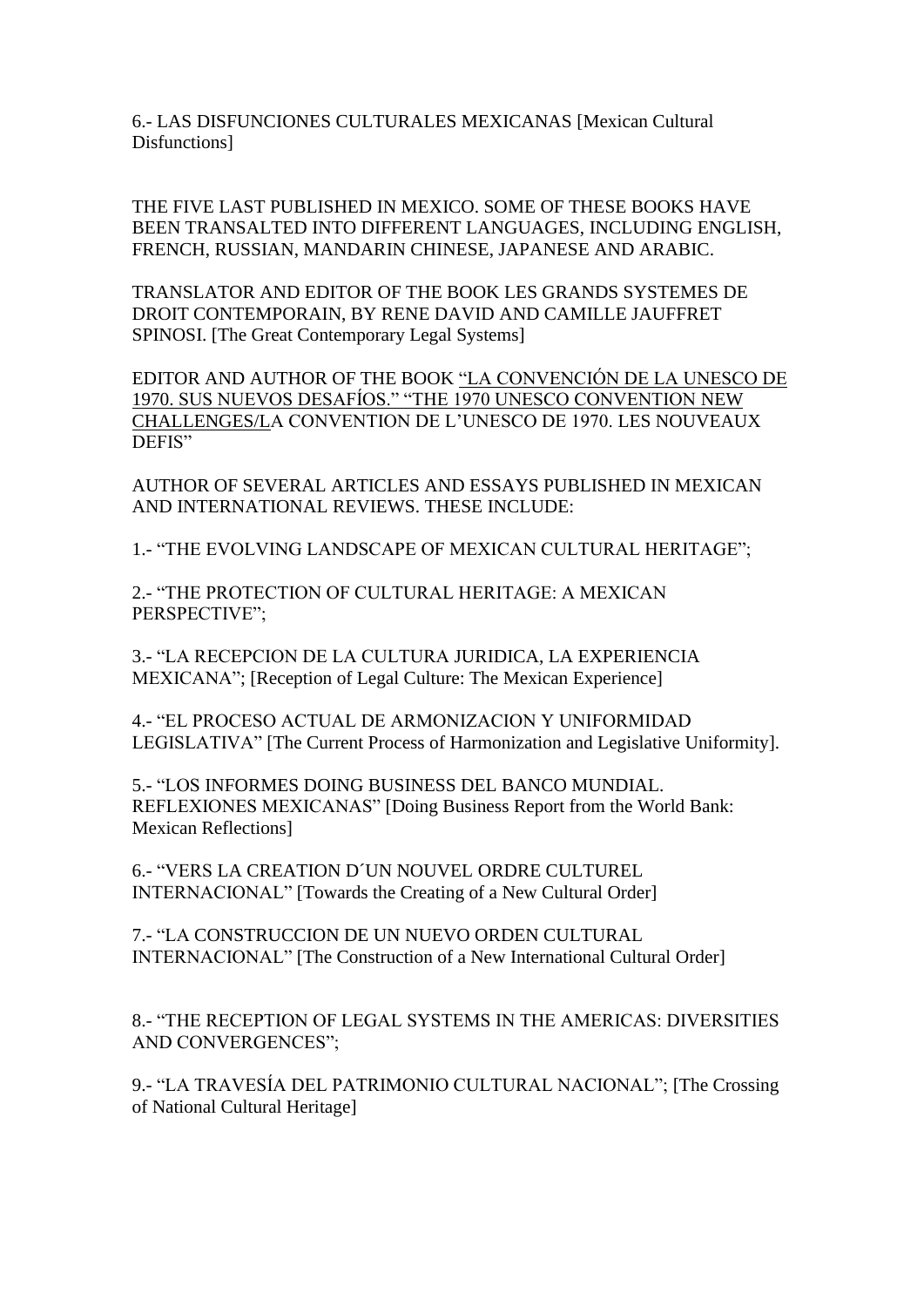10.- "LA REFORMA CONSTITUCIONAL EN MATERIA DE CULTURA. LAS NUEVAS PERSPECTIVAS DEL PATRIMONIO CULTURAL;" [The Constitutional Reform in the Area of Culture. New Perspectives of Cultural Heritage]

11.- "THE JOURNEY OF MEXICAN CULTURAL HERITAGE.";

12.- "LEGAL CULTURE AND LEGAL TRANSPLANTS ";

13.- "CULTURAL HERITAGE LAW";

14- "CULTURA" [Culture]

15.- "THE LEGAL ACCULTURATION PROCESS. THE LATIN AMERICAN EXPERIENCE";

16.. "PRIVATE ART COLLECTIONS" ;

17.- "LES PROCESSUS D'ACCULTURATION JURIDIQUE DANS L'AMERIQUE LATINE. REFLEXIONES MEXICAINES" ; [Legal Acculturation Processes in the Americas : Mexican Reflections]

18.- "LA CONVENCION CULTURAL DE UNIDROIT. REFLEXIONES MEXICANAS"; [The Unidroit Cultural Convention: Mexican Reflections]

19.- "LOS INSTRUMENTOS INTERNACIONALES Y LA PROTECCION DEL PATRIMONIO CULTURAL MATERIAL MEXICANO [International Legal Instruments and the Protection of Tangible Mexican Cultural Heritage.

20.- "TRANSGENIC MAIZE.

21.- "LOS AVATARES JURÍDICOS DEL PATRIMONIO CULTURAL MEXICANO. EL DILEMA FEDERALISTA."; [Legal Manifestaciones of Mexican Cultural Heritage: The Federal Dilemma]

22.- "LA INTERACCIÓN ENTRE CONCIENCIA CULTURAL Y DERECHO" ; [The Interaction between Cultural Conscience and Law

23.- "L'ACCES A LA CULTURE. LES DEFIS DU REGIME JURIDIQUE MEXICAIN"; [Access to Culture: Mexican Legal Challenges]

24.- "MEXICAN CULTURAL DIPLOMACY AND THE DRAFTING OF INTERNATIONAL CULTURAL INSTRUMENTS."

MEMBER OF SEVERAL EDITORIAL BOARDS SUCH AS THE BOARD OF EDITORS OF THE INTERNATIONAL CULTURAL PROPERTY SOCIETY, AND